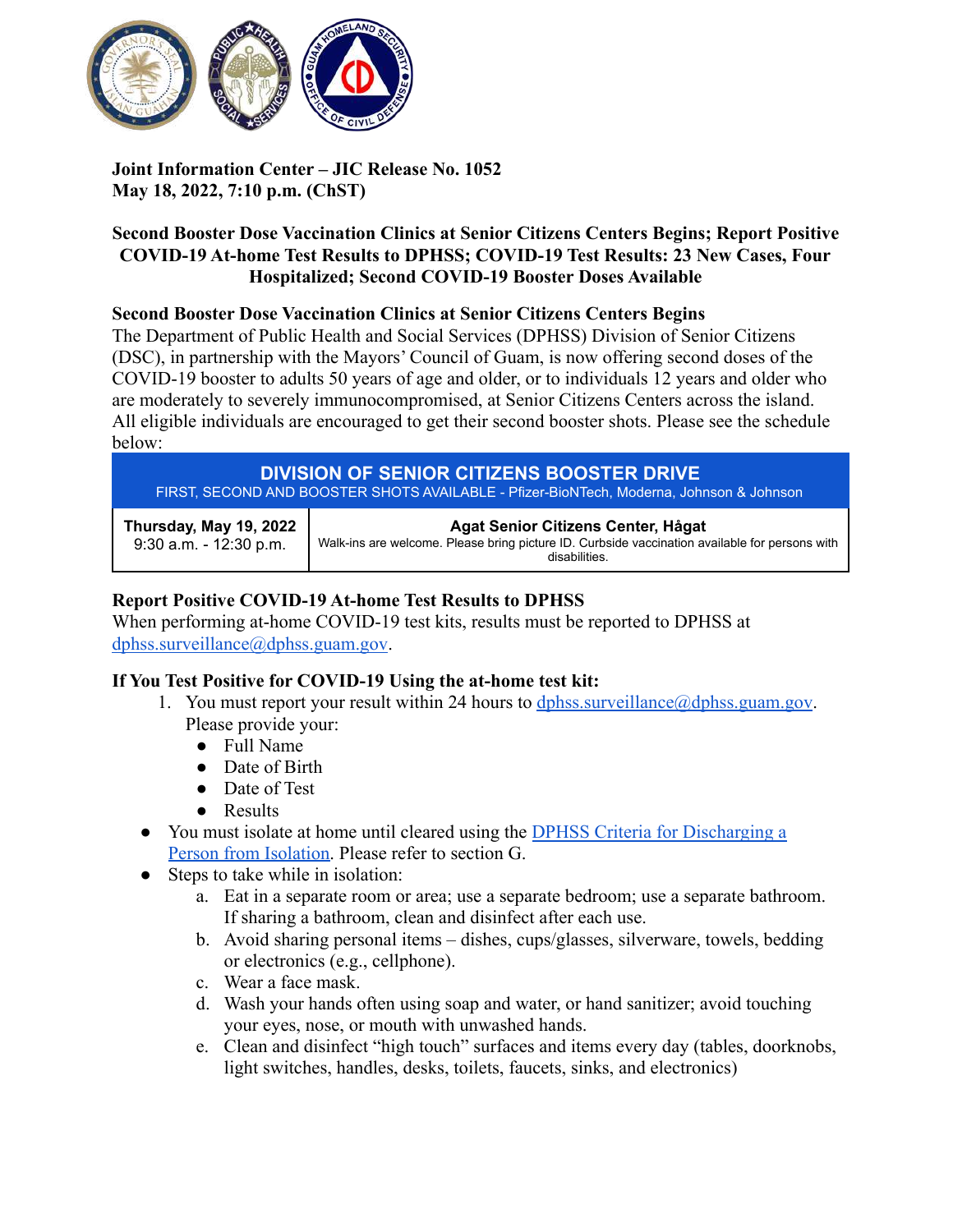### **If at-home test result is negative, but you have symptoms or have been exposed to someone with COVID-19:**

- 1. You should get a confirmatory test as soon as possible to confirm your results
- 2. You should isolate until you receive your confirmed laboratory test result.
- 3. If you are symptomatic, advise your household members and other close contacts to stay home until you receive your confirmed laboratory test result.
- 4. If your confirmed laboratory test result is positive, DPHSS' containment unit or your clinic will notify you of your positive laboratory result.
- 5. Close contacts should also get tested for COVID-19.

**If at-home test result is negative and you have NO symptoms and have NOT been exposed to COVID-19:** It is less likely that you have COVID-19. You may resume your daily activities while continuing to follow all public health advice.

### **COVID-19 Test Results: 23 New Cases Reported**

Today, DPHSS reported **23** new cases of COVID-19 from **801** specimens analyzed May 17, 2022. **Three** of the cases reported today are through the Department of Defense. To date, there have been a total of **48,611** officially reported cases, **361** deaths, **206** cases in active isolation, and **48,044** not in active isolation.

| CENSUS as of 5 p.m.         | <b>GMH</b> | <b>GRMC</b> | <b>USNH</b> | <b>TOTAL</b> |
|-----------------------------|------------|-------------|-------------|--------------|
| COVID-19 Admission          |            |             |             |              |
| <b>Pediatric Admissions</b> |            |             |             |              |
| ICU                         |            |             |             |              |
| Ventilator                  |            |             |             |              |

#### **Four Hospitalized for COVID-19**

| <b>VACCINATION STATUS</b>   | <b>VACCINATED</b> | <b>UNVACCINATED</b> | INELIGIBLE (0-4 years old) |
|-----------------------------|-------------------|---------------------|----------------------------|
| Hospitalized                |                   |                     |                            |
| Total in Population*        | 136,578           | 5.029               | 12.229                     |
| Rate per 100,000 Population |                   |                     |                            |

Based on today's data, if we were to compare two (2) hypothetical populations of 100,000 people each, vaccinated versus unvaccinated, there would be 3 vaccinated people hospitalized for COVID-19. \*Estimated population is based on DPHSS Immunization Program analysis of *2020 Census data. Updates are expected pending further Census 2020 data breakdown.*

# **Second COVID-19 Booster Doses Available**

Second doses of the COVID-19 booster are available to individuals ages 12 years and older who are moderately or severely immunocompromised. Eligible individuals may choose to receive a second booster dose using an mRNA (Pfizer-BioNTech or Moderna) COVID-19 vaccine at least 4 months after the first booster dose.

Additionally, adults between the ages of 18 and 49 who are not moderately or severely immunocompromised and who received Janssen COVID-19 Vaccine as both their primary series dose and booster dose may receive a second booster dose using an mRNA COVID-19 vaccine at